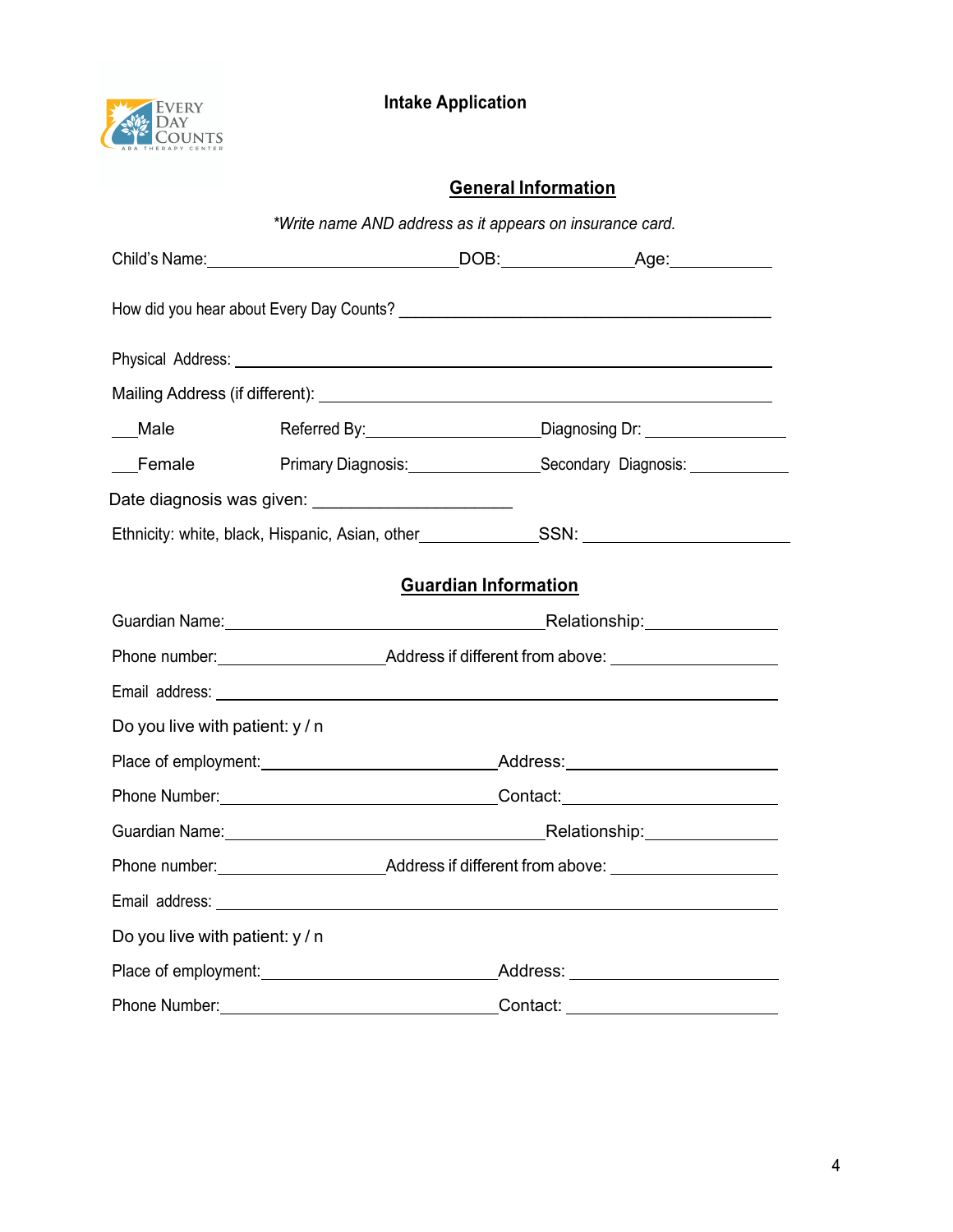5

# **Intake Application**

### **Siblings**

| Name: | _Age: |
|-------|-------|
| Name: | _Age: |
| Name: | Age:  |
| Name  | Age:  |

#### **Services Being Requested**

#### **Check all ABA Services you are inquiring about for your child:**

of the based school based school based school based

enter based (not currently available) example are parent coaching

#### **Schedule Availability:**

*Write n/a if unavailable*

| Friday: _____________________________ |
|---------------------------------------|
| Saturday: ___________________         |

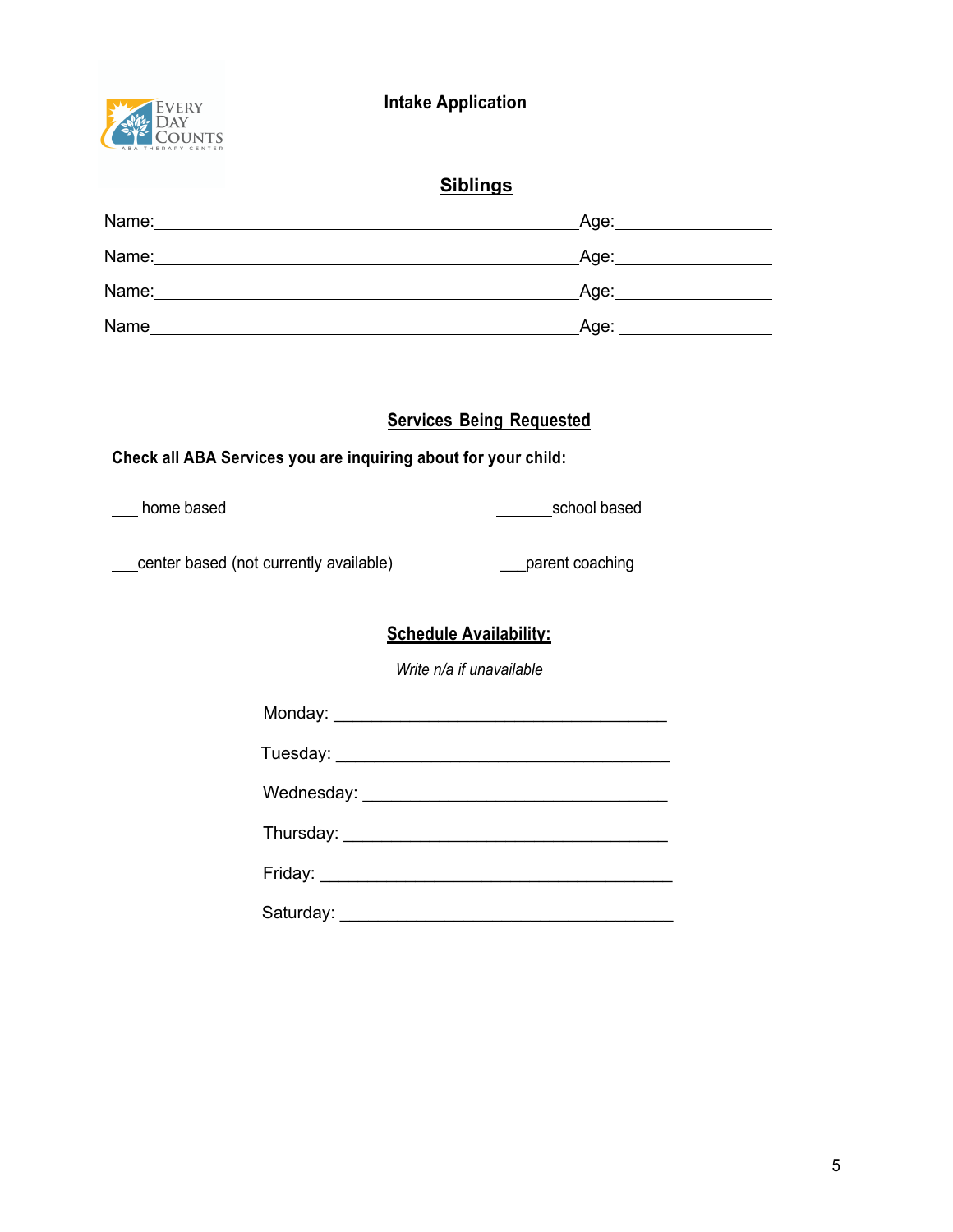

## **Insurance Information**

| Policy holders DOB: _____________________ |                                                                                                                                                                                                                               |
|-------------------------------------------|-------------------------------------------------------------------------------------------------------------------------------------------------------------------------------------------------------------------------------|
|                                           | Secondary: <u>______________________________</u> Insurance ID Number: _______________________                                                                                                                                 |
|                                           |                                                                                                                                                                                                                               |
|                                           | <b>Emergency Contact</b>                                                                                                                                                                                                      |
|                                           | Other than guardians listed above                                                                                                                                                                                             |
|                                           | Name: Name: Name: Name: Name: Name: Name: Name: Name: Name: Name: Name: Name: Name: Name: Name: Name: Name: Name: Name: Name: Name: Name: Name: Name: Name: Name: Name: Name: Name: Name: Name: Name: Name: Name: Name: Name: |
|                                           |                                                                                                                                                                                                                               |
| Authorized to pick up: y / n              |                                                                                                                                                                                                                               |
|                                           | Name: Name: Name: Name: Name: Name: Name: Name: Name: Name: Name: Name: Name: Name: Name: Name: Name: Name: Name: Name: Name: Name: Name: Name: Name: Name: Name: Name: Name: Name: Name: Name: Name: Name: Name: Name: Name: |
|                                           |                                                                                                                                                                                                                               |
| Authorized to pick up: y / n              |                                                                                                                                                                                                                               |
|                                           |                                                                                                                                                                                                                               |
|                                           | Address: Phone Number: 2004                                                                                                                                                                                                   |
| Authorized to pick up: y / n              |                                                                                                                                                                                                                               |
|                                           | <b>Authorized Pick-Up (if center setting)</b>                                                                                                                                                                                 |
|                                           | List if not listed above                                                                                                                                                                                                      |
|                                           | Name: Name: Name: Name: Name: Name: Name: Name: Name: Name: Name: Name: Name: Name: Name: Name: Name: Name: Name: Name: Name: Name: Name: Name: Name: Name: Name: Name: Name: Name: Name: Name: Name: Name: Name: Name: Name: |
|                                           |                                                                                                                                                                                                                               |
|                                           |                                                                                                                                                                                                                               |
| Phone Number: _______________________     |                                                                                                                                                                                                                               |
|                                           |                                                                                                                                                                                                                               |
| Phone Number: ________________________    |                                                                                                                                                                                                                               |
|                                           |                                                                                                                                                                                                                               |
|                                           |                                                                                                                                                                                                                               |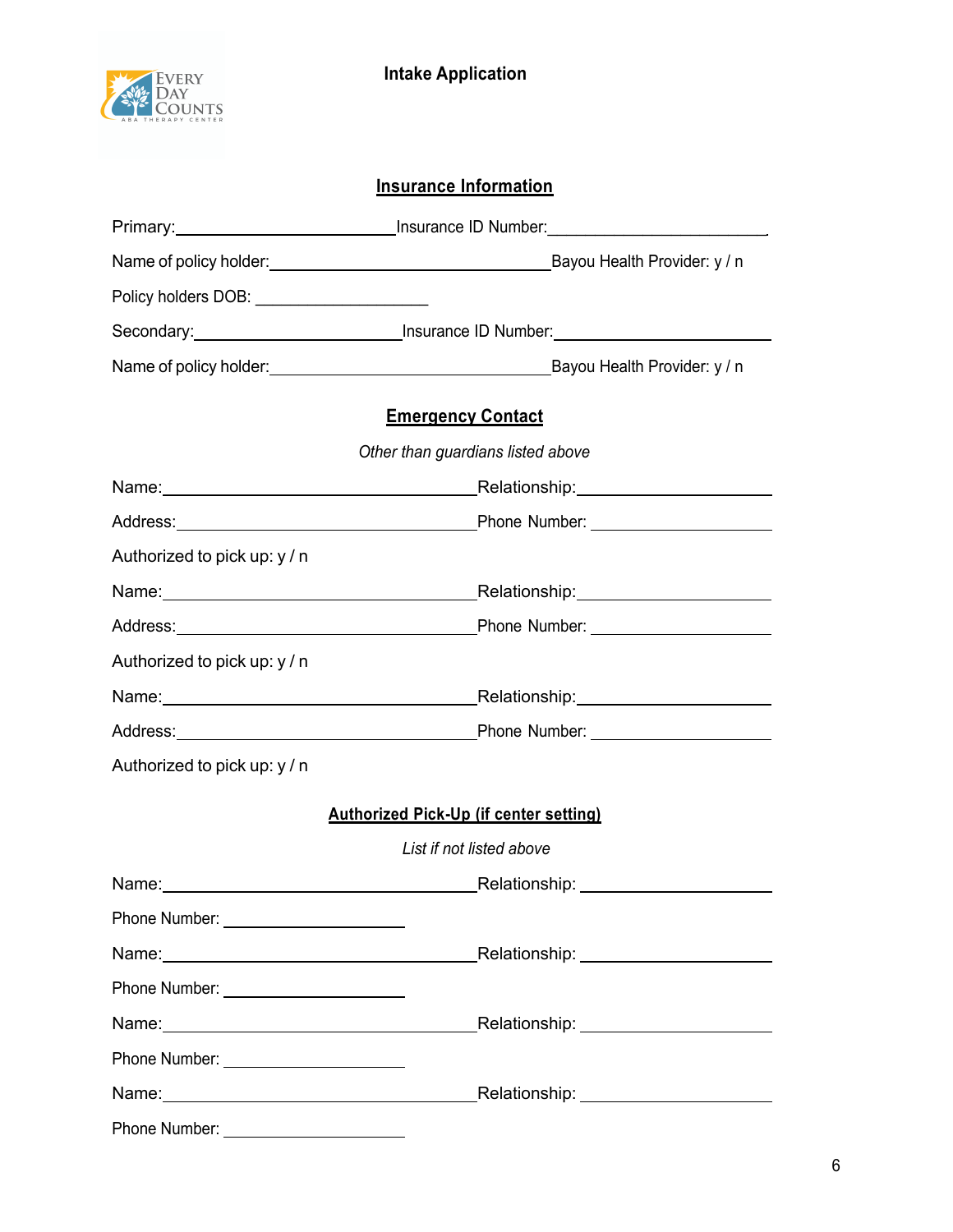| <b>Physicians</b>             |                                                                                 |                                                                                                   |  |
|-------------------------------|---------------------------------------------------------------------------------|---------------------------------------------------------------------------------------------------|--|
|                               |                                                                                 | Primary Physician: <u>Contract Communication</u> Croup: Croup: Communication Communication Croup: |  |
|                               |                                                                                 |                                                                                                   |  |
|                               |                                                                                 |                                                                                                   |  |
|                               |                                                                                 |                                                                                                   |  |
|                               |                                                                                 |                                                                                                   |  |
|                               |                                                                                 |                                                                                                   |  |
|                               |                                                                                 |                                                                                                   |  |
|                               |                                                                                 |                                                                                                   |  |
|                               | <b>Other Therapies/Services</b>                                                 |                                                                                                   |  |
|                               | Include how often, dates and if currently receiving                             |                                                                                                   |  |
| Speech: $y$ n                 |                                                                                 |                                                                                                   |  |
|                               |                                                                                 |                                                                                                   |  |
|                               | Length of sessions: ______________# days/week: __________Effective: ___ y ___ n |                                                                                                   |  |
|                               |                                                                                 |                                                                                                   |  |
| Occupational Therapy: y ___ n |                                                                                 |                                                                                                   |  |
|                               |                                                                                 |                                                                                                   |  |
|                               | Length of sessions: ______________# days/week: __________Effective: ___ y ___ n |                                                                                                   |  |
|                               |                                                                                 |                                                                                                   |  |
| Other: $y$ n                  |                                                                                 |                                                                                                   |  |
|                               | Length of sessions: ______________# days/week: __________Effective: ___y ___n   |                                                                                                   |  |
|                               |                                                                                 |                                                                                                   |  |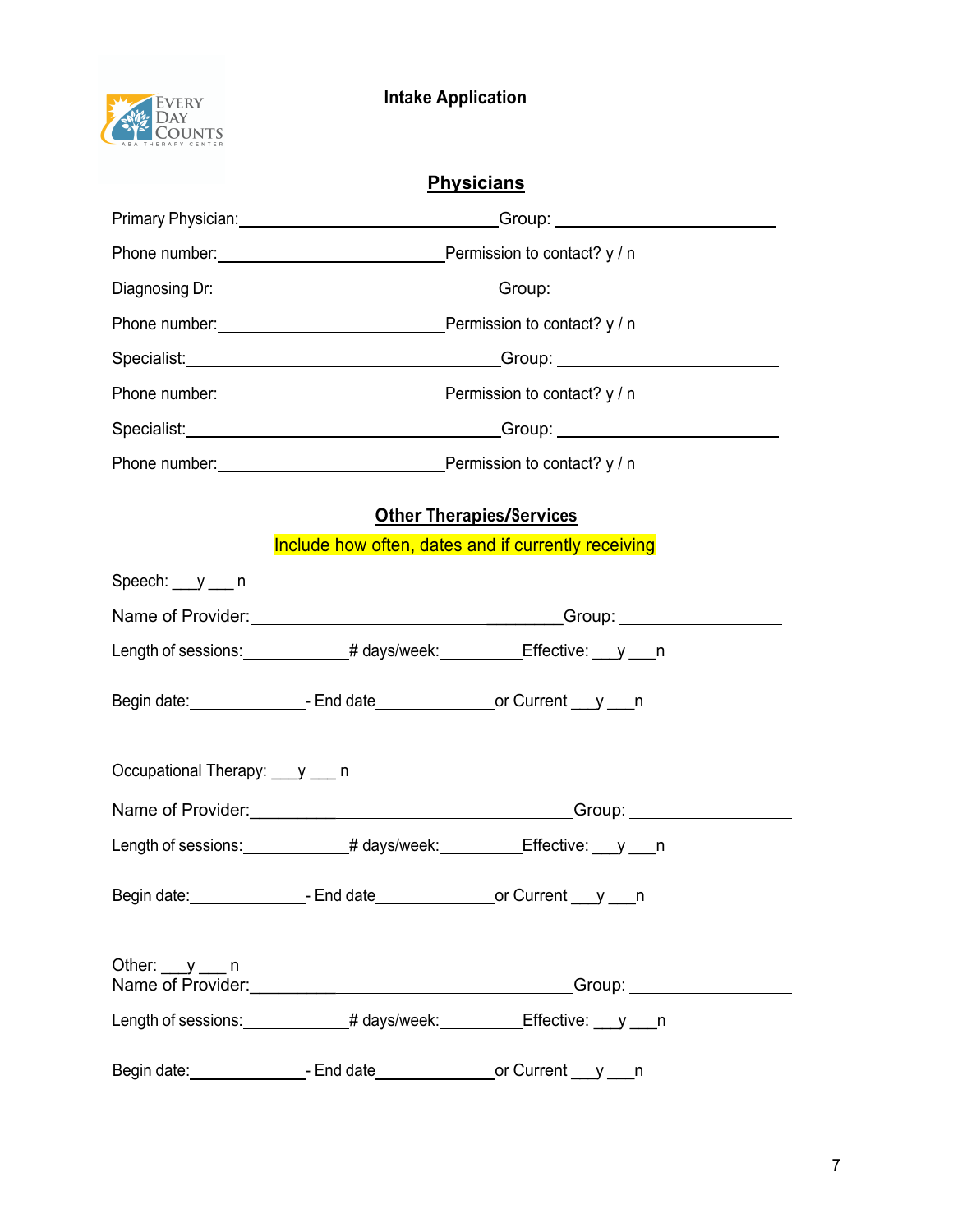



### **Education**

| School Name: __________________________________Grade attended: ________          |                                                                                            |  |  |
|----------------------------------------------------------------------------------|--------------------------------------------------------------------------------------------|--|--|
|                                                                                  |                                                                                            |  |  |
|                                                                                  | School Name: _____________________________Grade attended: _______Currently enrolled: y / n |  |  |
|                                                                                  | School Name: ______________________________Grade attended: _______Currently enrolled: y/n  |  |  |
|                                                                                  |                                                                                            |  |  |
|                                                                                  |                                                                                            |  |  |
| Current IEP? ___ yes ___ no lf yes, attach to intake.                            |                                                                                            |  |  |
|                                                                                  |                                                                                            |  |  |
| Past ABA Received? ___ yes ___ no lf yes, received by: _________________________ |                                                                                            |  |  |
|                                                                                  |                                                                                            |  |  |
|                                                                                  | <b>Past ABA Services</b><br>Dates of services: Began End                                   |  |  |

Reason for discontinuing? (If more than 1 past provider- list them below with dates & name of providers)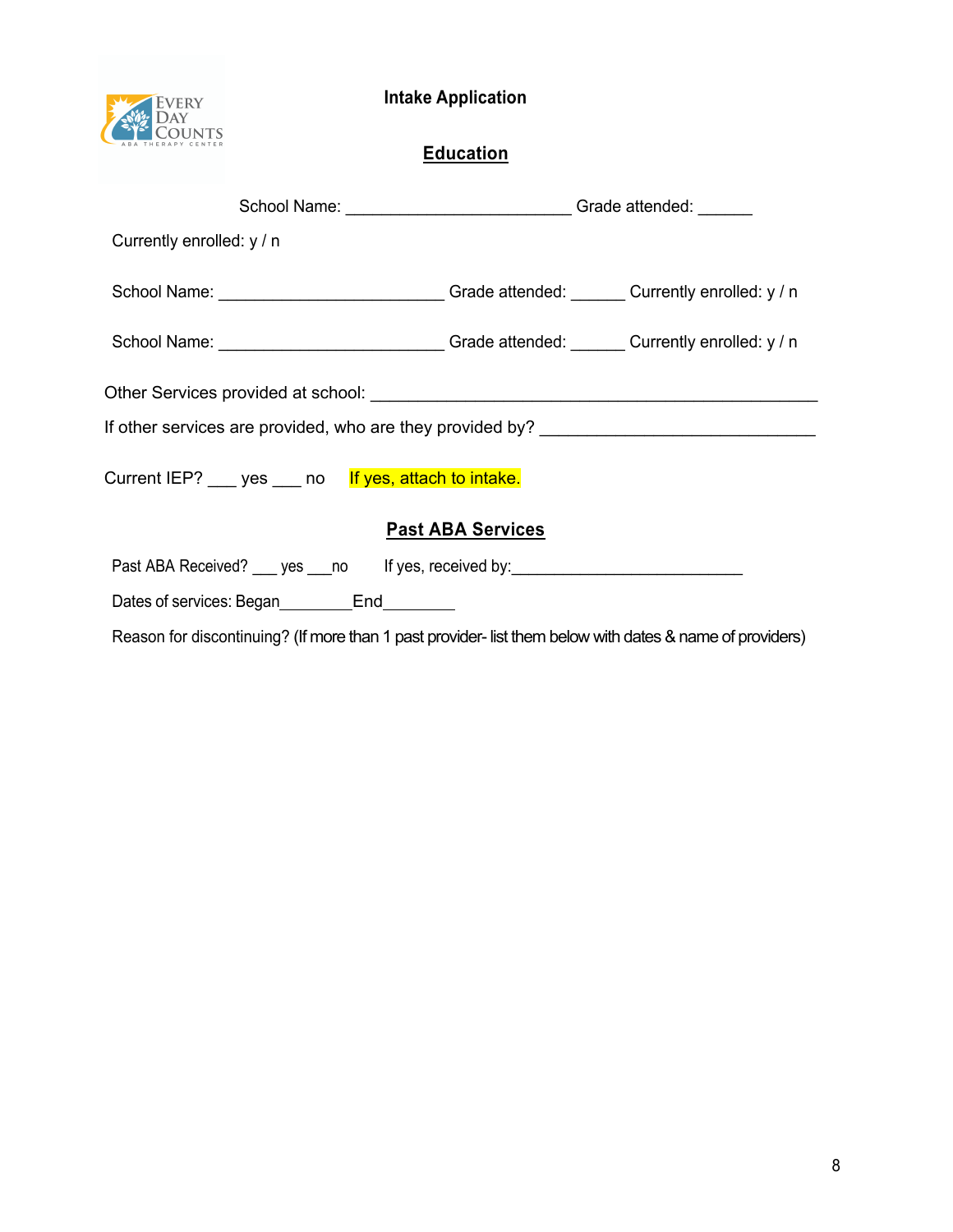

| List all allergies: Later and the second state of the second state of the second state of the second state of the second state of the second state of the second state of the second state of the second state of the second s | <b>Allergies</b>            |                                                 |  |
|--------------------------------------------------------------------------------------------------------------------------------------------------------------------------------------------------------------------------------|-----------------------------|-------------------------------------------------|--|
|                                                                                                                                                                                                                                |                             |                                                 |  |
|                                                                                                                                                                                                                                |                             |                                                 |  |
|                                                                                                                                                                                                                                |                             |                                                 |  |
|                                                                                                                                                                                                                                | <b>Current Medications</b>  |                                                 |  |
| Medication: __________________________________                                                                                                                                                                                 |                             | Dose: _______Frequency: ______ Effective: y / n |  |
| Medication: _________________________________                                                                                                                                                                                  |                             | Dose: Frequency: Effective: y / n               |  |
| Medication: __________________________________                                                                                                                                                                                 |                             | Dose: Frequency: Effective: y / n               |  |
| Medication: _________________________________Dose: _______Frequency: ______ Effective: y / n                                                                                                                                   |                             |                                                 |  |
| Medication: _________________________________Dose: _______Frequency: ______ Effective: y / n                                                                                                                                   |                             |                                                 |  |
|                                                                                                                                                                                                                                | <b>Behaviors of Concern</b> |                                                 |  |
| List the top behaviors of concern you have regarding your child<br>1. Describe the behavior:                                                                                                                                   |                             |                                                 |  |
| How often does it occur?                                                                                                                                                                                                       |                             |                                                 |  |
| How long does it last?                                                                                                                                                                                                         |                             |                                                 |  |
| Rate severity: Circle one- mild / moderate / severe                                                                                                                                                                            |                             |                                                 |  |

(mild = disruptive but little risk of injury; moderate= property damage or minor injury; severe= significant threat to health or safety)

2. Describe the behavior: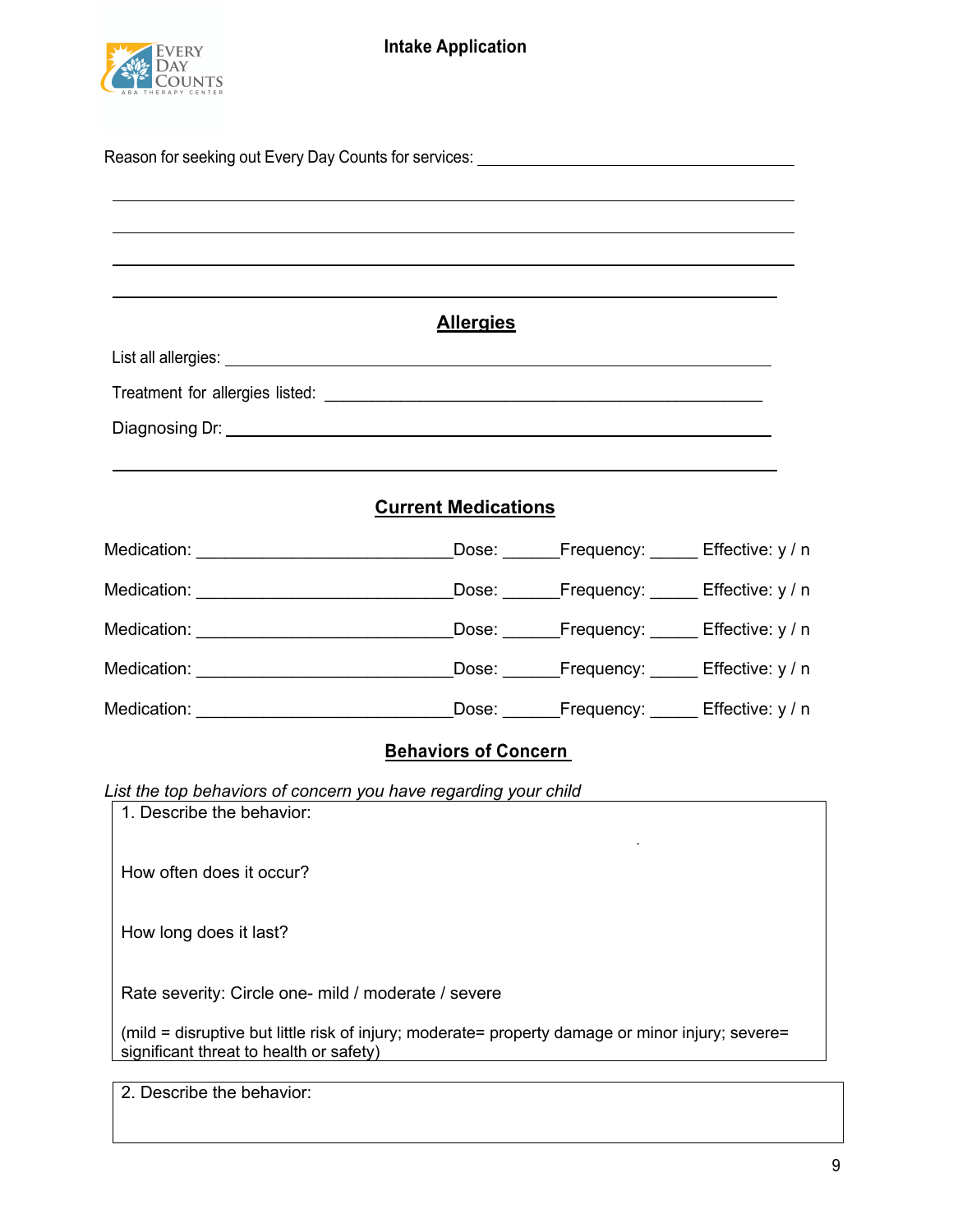

How often does it occur?

How long does it last?

Rate severity: Circle one- mild / moderate / severe

(mild = disruptive but little risk of injury; moderate= property damage or minor injury; severe= significant threat to health or safety)

3. Describe the behavior:

How often does it occur?

How long does it last?

Rate severity: Circle one- mild / moderate / severe

(mild = disruptive but little risk of injury; moderate= property damage or minor injury; severe= significant threat to health or safety)

What situations are these behaviors MOST likely to occur? (Days/times/setting/activities/persons present)

What typically happens right BEFORE problem behavior occurs?

What typically happens right AFTER problem behavior occurs?

What current treatments are being implemented for the behaviors listed above? Are these treatments successful?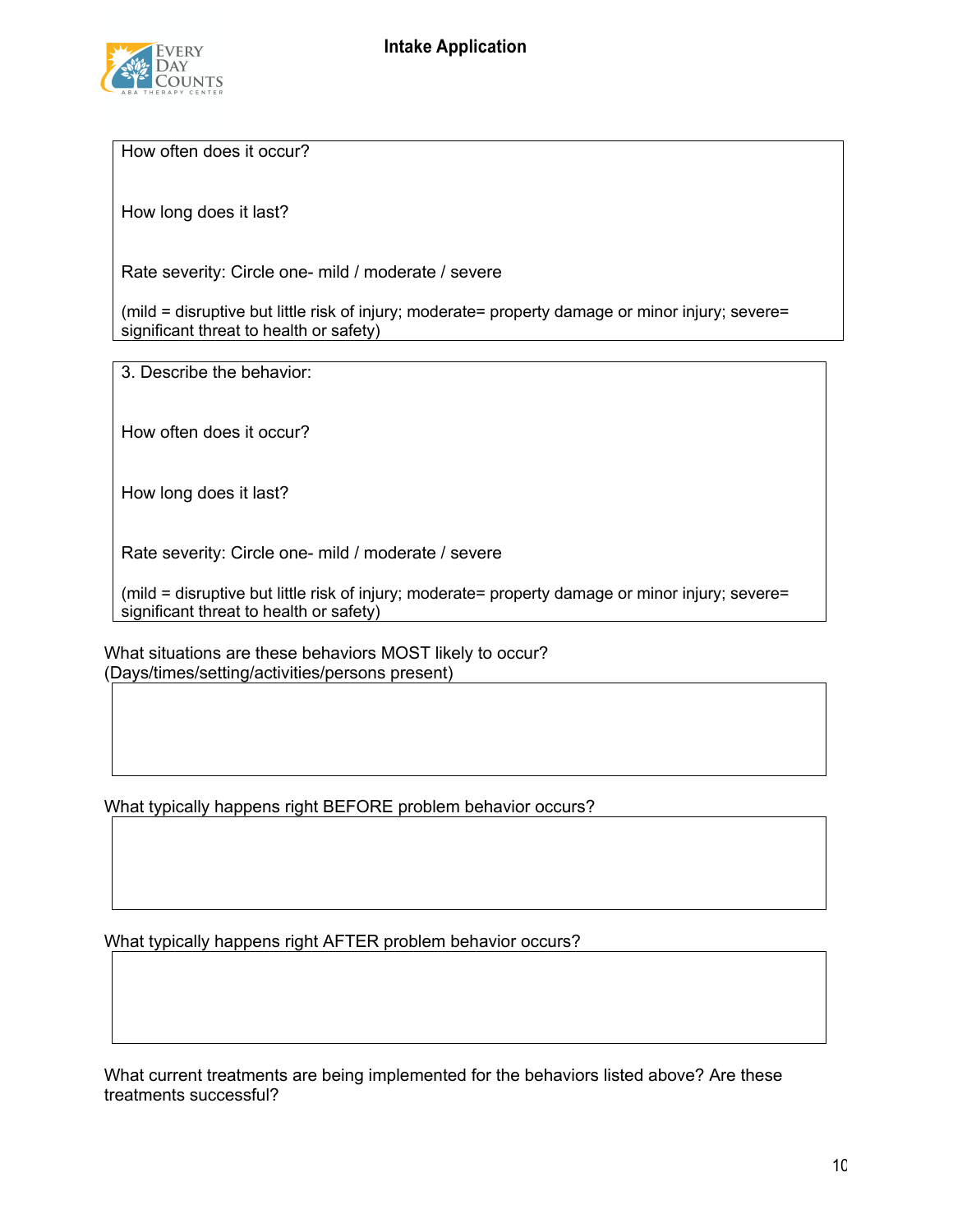

What treatments have been implemented in the past?

What motivates or interests your child? What makes them happy?

What else would you like us to know about your child?

#### **Skills Assessment**

*Check the most appropriate that describes your child.*

| Skill                                                                                 | Always | Sometimes | <b>Never</b> |
|---------------------------------------------------------------------------------------|--------|-----------|--------------|
| Does your child speak freely and easily?                                              |        |           |              |
| Does your child use sentences to get their needs or wants met?                        |        |           |              |
| Does your child communicate with gestures, sign language, or<br>communication device? |        |           |              |
| Does your child ask for at least 5 items on a daily basis?                            |        |           |              |
| Skill                                                                                 | Always | Sometimes | <b>Never</b> |
| Does your child say words or sounds you say after you say them<br>(echo you)?         |        |           |              |
| Does your child answer questions correctly when asked (if the<br>answer is known)?    |        |           |              |
| Does your child follow directions and routines out of context?                        |        |           |              |